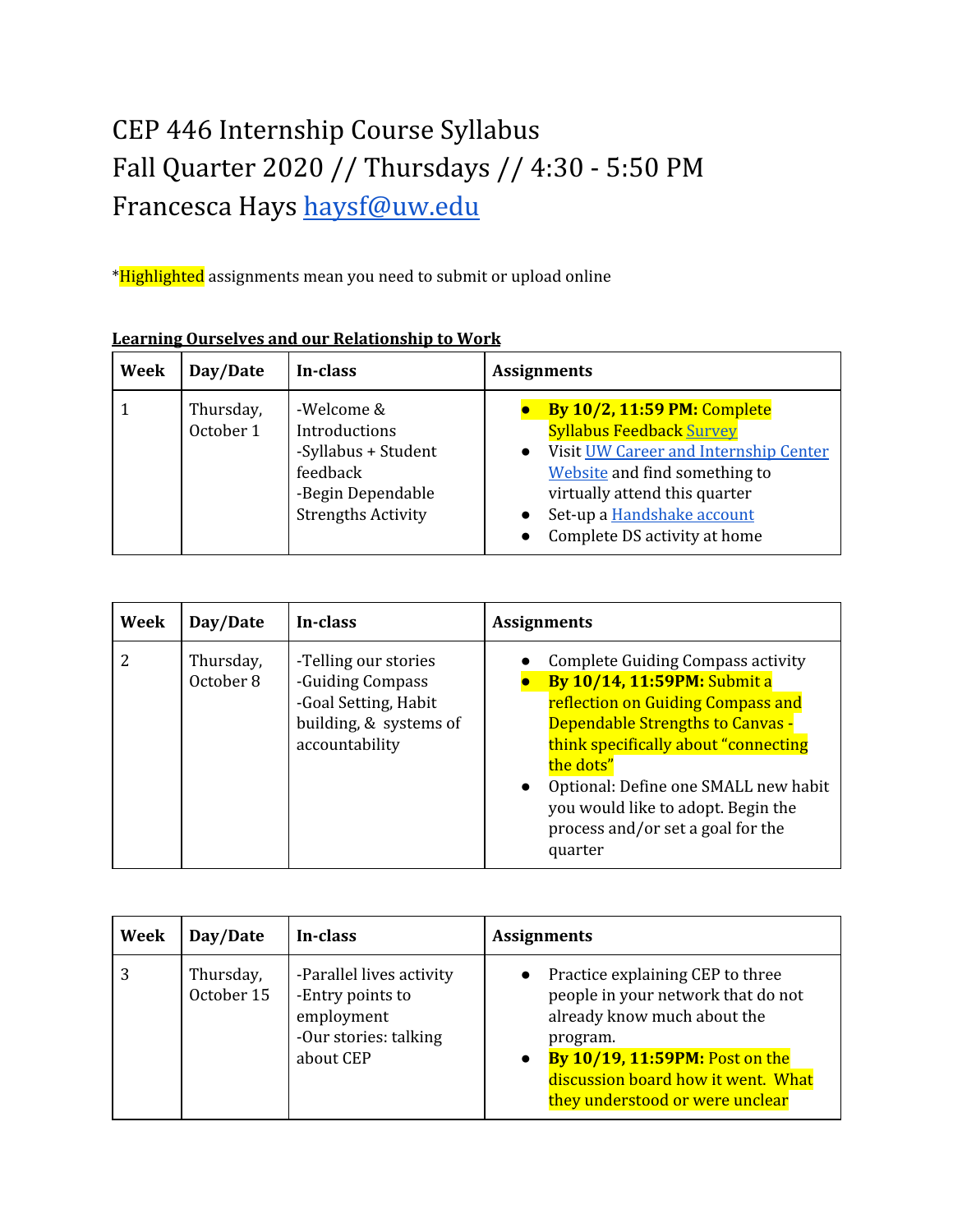### **Finding a Job**

| Week           | Day/Date                | In-class                                                                                                                                                          | <b>Assignments</b>                                                                                                                                                                                                                                                                                                                                                                                                                                                                                |
|----------------|-------------------------|-------------------------------------------------------------------------------------------------------------------------------------------------------------------|---------------------------------------------------------------------------------------------------------------------------------------------------------------------------------------------------------------------------------------------------------------------------------------------------------------------------------------------------------------------------------------------------------------------------------------------------------------------------------------------------|
| $\overline{4}$ | Thursday,<br>October 22 | -Connections Activity<br>-Practicing our<br>CEP/Story Elevator<br>pitches<br>-Hear from CEP alum<br>about how they utilized<br>their degrees in various<br>fields | Read:<br>https://www.ihire.com/careerady<br>$\bullet$<br>ice/pages/soft-skills-for-resume<br>https://www.thebalancecareers.c<br>$\bullet$<br>om/list-of-soft-skills-2063770<br>https://www.themuse.com/advic<br>$\bullet$<br>e/the-nonboring-way-to-show-off<br>-your-soft-skills-in-your-job-searc<br>Mentor, Industry Insider,<br>Connectors, Partner, Wanna-be<br>https://www.goodcall.com/career<br>$\bullet$<br>/professional-network/<br><b>Bring to Next Class:</b><br>Your resume - as is |

#### **Applying to Jobs**

| Week   Day/Date | In-class               | <b>Assignments</b>                    |
|-----------------|------------------------|---------------------------------------|
| Thursday,       | -Resumes-Cover Letters | <b>By 11/4, 11:59 PM: Upload your</b> |
| October 29      | -Pacing and Check-ins  | revised Resume                        |

#### **Interviewing**

| Week | Day/Date                | In-class                                                                                                                                                                             | <b>Assignments</b>                                                                                                                                                                                                                                                                                                         |
|------|-------------------------|--------------------------------------------------------------------------------------------------------------------------------------------------------------------------------------|----------------------------------------------------------------------------------------------------------------------------------------------------------------------------------------------------------------------------------------------------------------------------------------------------------------------------|
| 6    | Thursday,<br>November 5 | -Practice our polished<br>CEP explanation and our<br>"stories"<br>-Interviewing Do's and<br>Don'ts and ways to prep<br>-Interview follow-ups<br>-Sign-up for mock<br>interview final | Watch Episode 1 and Episode 2 of<br>$\bullet$<br>Felicia's Wallet<br>By Monday, 11/9, 11:59 PM: Post on<br>$\bullet$<br>the Discussion Board 3 questions you<br>would ask a financial planner if you<br>could talk to one<br>Research cost of living in Seattle and<br>$\bullet$<br>another city you might want to live in |

#### **Budgeting**

| Week | Day/Date | In-class | <b>Assignments</b> |
|------|----------|----------|--------------------|
|------|----------|----------|--------------------|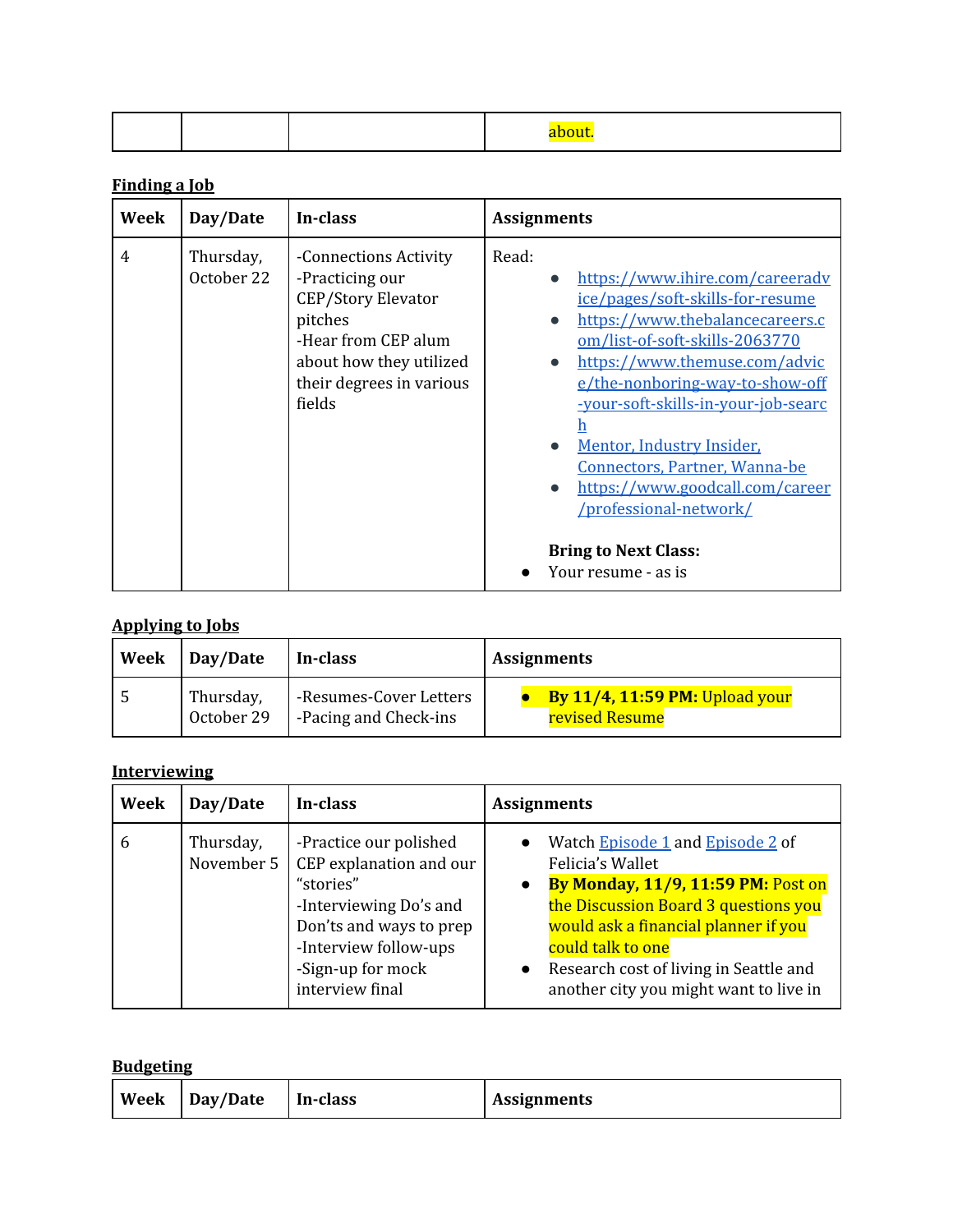|  | Thursday,<br>November<br>12 | -Felicia's Wallet<br>budgeting worksheet<br>-"How to Not Freak out<br>About Finances" and<br>other resources<br>-Hear from a personal<br>finance professional | Figure out "the floor" of what you need<br>$\bullet$<br>to survive<br>Build a budget for yourself. No need<br>$\bullet$<br>to share with anyone else.<br>Knowing what you know about<br>$\bullet$<br>developing habits, identify what habit<br>you'd need to reach your goal<br>By Monday, 11/16, 11:59: Post on<br><b>Discussion Board 3 questions you</b><br>would ask an HR professional |
|--|-----------------------------|---------------------------------------------------------------------------------------------------------------------------------------------------------------|---------------------------------------------------------------------------------------------------------------------------------------------------------------------------------------------------------------------------------------------------------------------------------------------------------------------------------------------------------------------------------------------|
|--|-----------------------------|---------------------------------------------------------------------------------------------------------------------------------------------------------------|---------------------------------------------------------------------------------------------------------------------------------------------------------------------------------------------------------------------------------------------------------------------------------------------------------------------------------------------------------------------------------------------|

#### **Difficult Stuff: Negotiating Salaries & WorkPlace Dynamics**

| Week | Day/Date                    | In-class                                                                                                                                                                     | <b>Assignments</b>                                                                                                                                                                                                                               |
|------|-----------------------------|------------------------------------------------------------------------------------------------------------------------------------------------------------------------------|--------------------------------------------------------------------------------------------------------------------------------------------------------------------------------------------------------------------------------------------------|
| 8    | Thursday,<br>November<br>19 | -Tools for salary<br>negotiation<br>-Preparing ourselves for<br>the challenges of<br>workplace dynamics<br>and potential for<br>conflict<br>-Hear from an HR<br>professional | <b>By 12/1, 11:59 PM: Write me a</b><br>$\bullet$<br>Letter reflecting on the topics we have<br>covered thus far: what you've learned<br>about the work world, yourself, future<br>goals, budgeting, negotiating,<br>networking, your internship |

## **Week 9 - No Class: THANKSGIVING**

#### **Relocation and Reflection**

| Week | Day/Date                | In-class                                                                                                                                                               | <b>Assignments</b>                                                                   |
|------|-------------------------|------------------------------------------------------------------------------------------------------------------------------------------------------------------------|--------------------------------------------------------------------------------------|
| 10   | Thursday,<br>December 3 | -Thinking outside<br>Seattle: Tools for<br>relocation<br>-Reflecting! Over the<br>quarter and what we've<br>covered and learned.<br>-Final prep for mock<br>interviews | Prepare for mock interview<br><b>By 12/8, 11:59: Upload a Cover</b><br><b>Letter</b> |

#### **Put it into Practice!**

| Week   | Day/Date  | In-class               | <b>Assignments</b>      |
|--------|-----------|------------------------|-------------------------|
| $11 -$ | Thursday, | We will perform 1-on-1 | Have a wonderful break! |
| Finals | December  | interviews, where I    |                         |
| Week   | 10        | assess your confidence |                         |